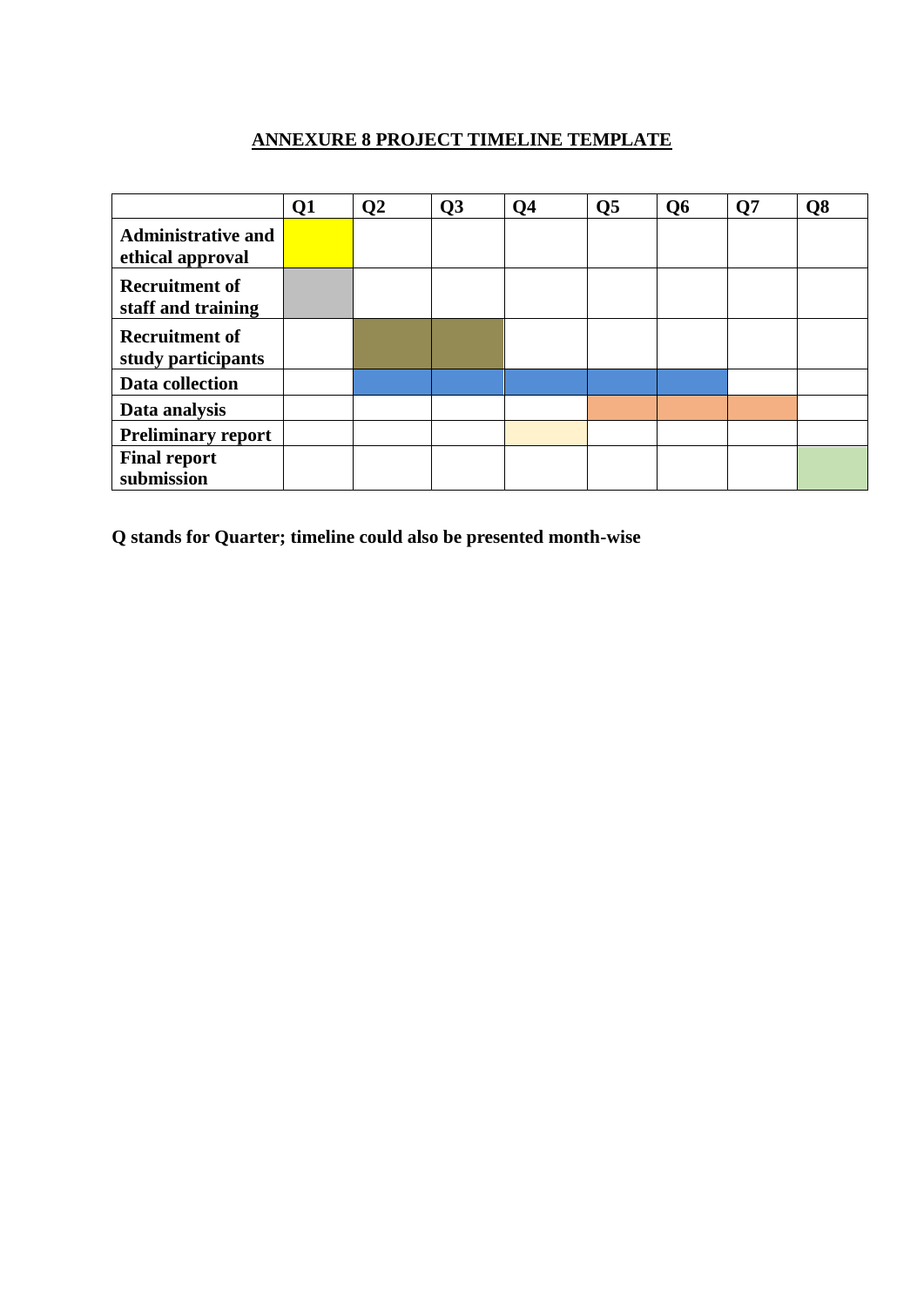| <b>Protocol</b><br>number | Details of the PI  | <b>Department</b>             | <b>Project title</b>                                                                                                                                                                                         | <b>Status</b>                       |
|---------------------------|--------------------|-------------------------------|--------------------------------------------------------------------------------------------------------------------------------------------------------------------------------------------------------------|-------------------------------------|
| 2020-001                  | Dr Avinash Prakash | Anaesthesia                   | Basic Life Support (BLS): Knowledge, Attitude and Practice among<br>health care providers                                                                                                                    | Approved                            |
| 2020-002                  | Dr Anita Yadav     | Obstetrics and<br>Gynaecology | Knowledge and perception about the ongoing COVID-19 pandemic in<br>pregnant women                                                                                                                            | Approved                            |
| 2020-003                  | Ms Sujata Durg.    | <b>MBBS</b> student           | Prevalence of urinary incontinence among females above 20 years in a<br>rural setting in Maharashtra                                                                                                         | Revised protocol<br>to be submitted |
| 2020-004                  | Dr Kiran Kumar     | <b>ENT</b>                    | Co-relation of COVID-19 swab positive status with duration of<br>symptoms: What is the best time for specimen collection for COVID?                                                                          | Approved                            |
| 2020-005                  | Dr Vijay Bidkar    | <b>ENT</b>                    | Assessment of olfaction and taste sensation in ARI patient on<br>background of COVID-19 pandemic                                                                                                             | Approved                            |
| 2020-006                  | Dr Sonakshi Jyrwa  | Psychiatry                    | Love in Times of COVID-19- Study of Stress, Dyadic Coping and<br>Relationship Satisfaction in Couples in India during the COVID-19<br>pandemic                                                               | Approved                            |
| 2020-007                  | Dr Richa Juneja    | Pathology                     | Study of pattern of haematological abnormalities in COVID-19 patients                                                                                                                                        | Approved                            |
| 2020-008                  | Dr Nisha Meshram   | Pathology                     | Evaluation of markers of disease progression in COVID-19                                                                                                                                                     | Approved                            |
| 2020-009                  | Dr Bharat Rathod   | Medicine                      | Study of serum Vitamin D level and its correlation with severity of<br>illness and outcome in COVID-19                                                                                                       | Approved                            |
| 2020-010                  | Dr Sreelakshmi     | Psychiatry                    | COVID-19 related anxiety and information seeking behaviour in older<br>adults: a cross-sectional study                                                                                                       | Approved                            |
| 2020-011                  | Dr Rajashree Khot  | Medicine                      | A Randomized Open-Label Study To Evaluate The Efficacy And Safety<br>Of Favipiravir And Umifenovir As Compared To Favipiravir Alone In<br>Moderate Hospitalized Adult Indian COVID-19 Patients               | Approved                            |
| 2020-012                  | Dr Urmila Dahake   | Pediatrics                    | Teleconsultation for children with Developmental Disabilities during the<br>Corona pandemic: caregiver's experience                                                                                          | Approved                            |
| 2020-013                  | Dr Ganesh Jadhav   | Dental                        | Cross-sectional study to investigate correlation between self-rated oral<br>health and oral hygiene index among patients referred to dental OPD                                                              | Approved                            |
| 2020-014                  | Dr Prashant Joshi  | Medicine                      | A randomized, double blind, two arm, placebo controlled clinical trial to<br>evaluate the efficacy and safety of Mycobacterium w in preventing<br>COVID-19 in subjects at risk of getting infected with COVI | Approved                            |
| 2020-015                  | Dr Prashant Joshi  | Medicine                      | A randomized, double blind, two arm, placebo controlled clinical trial to<br>evaluate the efficacy and safety of $Mycobacterium w (Mw)$ administered                                                         | Approved                            |

## **List of research proposals submitted to the Research Cell in 2020**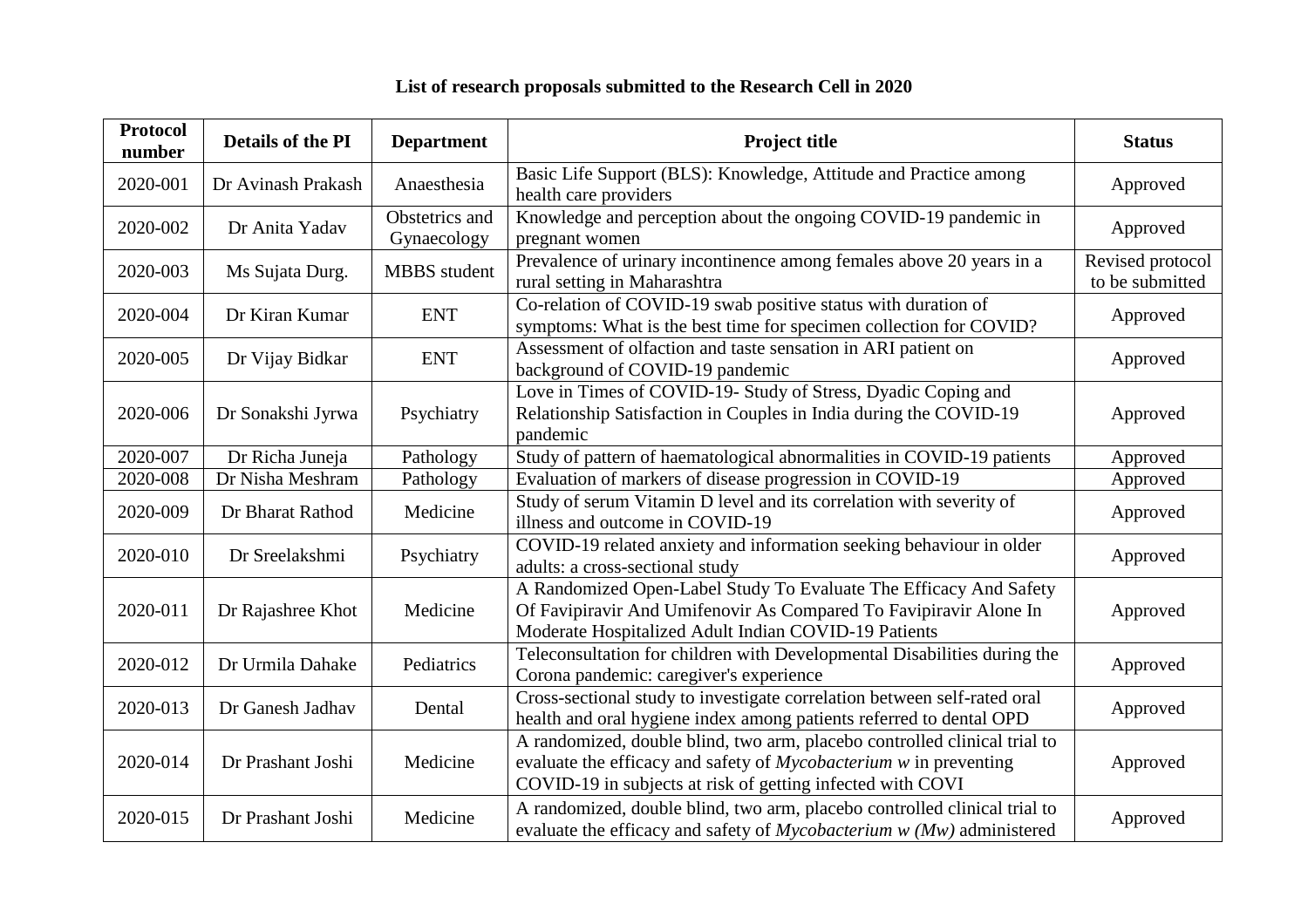|          |                    |                | along with standard of care versus placebo administered with standard of   |                  |
|----------|--------------------|----------------|----------------------------------------------------------------------------|------------------|
|          |                    |                | care, in adult, COVID-19 positive patients hospitalized but not critically |                  |
|          |                    |                | ill                                                                        |                  |
|          |                    |                | The study of Ischemia modified albumin as an early marker for              |                  |
| 2020-016 | Dr Ashok           | Biochemistry   | diagnosing prediabetes in women                                            | Approved         |
|          |                    |                | Assessment of spectral properties of hemoglobin in subjects with COVID     |                  |
| 2020-017 | Dr Seema Garg      | Biochemistry   | 19-a pilot study                                                           | Approved         |
|          | Dr Prathamesh      |                | Designing and development of multi-purpose wristband for geofencing        |                  |
| 2020-018 | Kamble             | Physiology     | and health monitoring of COVID-19 suspects                                 | Approved         |
| 2020-019 | Dr Vibha Dutta     | Director       | Determinants of mortality due to COVID in India                            | Approved         |
| 2020-020 | Dr Avinash Prakash | Anaesthesia    | Apprehension of patients posted for surgery during COVID-19                | Approved         |
|          |                    |                | pandemic: the matter needs to be addressed                                 |                  |
|          | Dr Jyotsna         |                | Effect of N95 filtering facepiece respirator with and without surgical     |                  |
| 2020-021 | Gumastha           | Physiology     | mask in cardio-respiratory parameters in health care workers: a cross-     | Approved         |
|          |                    |                | sectional comparative study                                                |                  |
| 2020-022 | Dr Suyog Jaiswal   | Psychiatry     | Psychological impact of COVID 19 outbreak in antenatal women in India      | Approved         |
| 2020-023 | Dr Mrunal Phatak   | Physiology     | Screening the HCN channel proteins in the human spermatozoa                | Approved         |
|          |                    |                | A pilot study to investigate the effect of the volume of viral transport   |                  |
| 2020-024 | Dr Mrunal Phatak   | Physiology     | medium (VTM) on the viral load of SARS-Coronavirus 2 in COVID-19           | Approved         |
|          |                    |                | Samples                                                                    |                  |
| 2020-025 | Dr Payal           | Anatomy        |                                                                            | Revised protocol |
|          |                    |                | Utility of e-learning media in self-directed learning                      | to be submitted  |
| 2020-026 | Dr Gayatri         | Anatomy        | AETCOM Module "Cadaver as teacher" for first year medical students:        | Revised protocol |
|          | muthiyan           |                | Need, Challenges and Impact                                                | to be submitted  |
| 2020-027 | Dr Vishwajit       | Anatomy        | Age related changes in the neurons and the glial cells of the dorsal root  | Approved         |
|          | Deshmukh           |                | ganglia                                                                    |                  |
| 2020-028 | Dr Anusha Kamath   | Obstetrics and | Patient preference of Expectant Management of Missed Abortion at a         | Approved         |
|          |                    | Gynecology     | tertiary care centre in Central India                                      |                  |
| 2020-029 | Dr Arvind S        | Community      |                                                                            | Approved         |
|          | Kushwaha           | Medicine       | Assessment of risk factor for Coronavirus Disease in Health care workers   |                  |
| 2020-030 | Dr Satyendra       | Biochemistry   | A cross-sectional study to compare Vitamin D, Vitamin B12 and Folic        | Approved         |
| Tripathi |                    |                | acid levels in diabetes with or without nephropathy                        |                  |
| 2020-031 | Dr Prathamesh      | Physiology     |                                                                            | Approved         |
|          | Kamble             |                | Study of baroreceptor latency in subclincal hypothyroidism                 |                  |
| 2020-032 | Dr Satyendra       | Biochemistry   | Profiling of coronavirus receptors in various cancers using                | Approved         |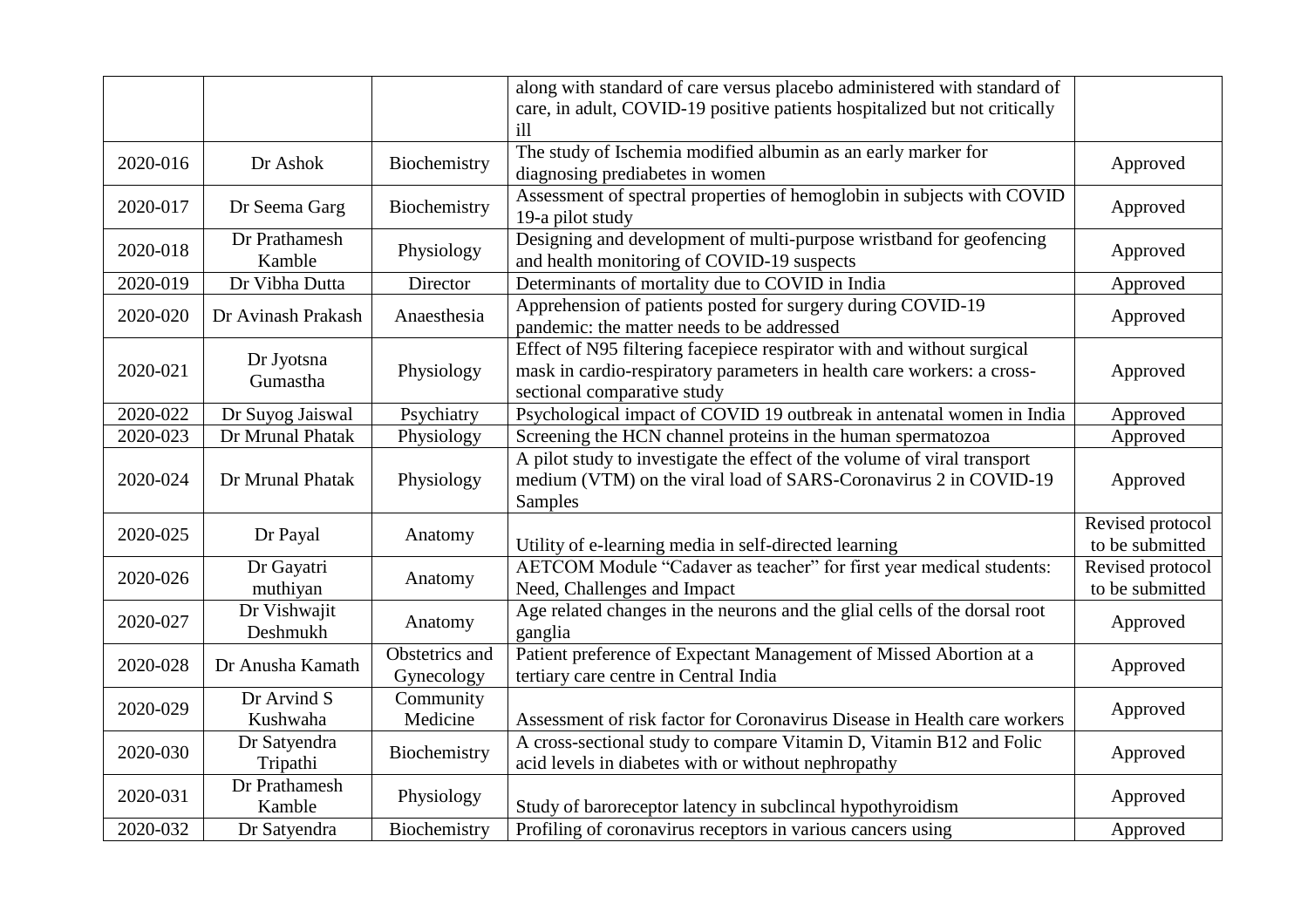|          | Tripathi                   |                              | bioinformatic approach                                                                                                                                                                                                                                                                                 |          |
|----------|----------------------------|------------------------------|--------------------------------------------------------------------------------------------------------------------------------------------------------------------------------------------------------------------------------------------------------------------------------------------------------|----------|
| 2020-033 | Dr Shuchita<br>Mundle      | Obstetrics and<br>Gynecology | The effect of Coronavirus disease 2019 (COVID-19) on pregnancy                                                                                                                                                                                                                                         | Approved |
| 2020-034 | Dr Bharat Sontakke         | Anatomy                      | Study of relation between serum Ischemia Modified Albumin levels and<br>diabetic nephropathy in patients with type 2 diabetes mellitus                                                                                                                                                                 | Approved |
| 2020-035 | Dr Prathamesh<br>Kamble    | Physiology                   | Designing of a mobile phone based, AI powered point of care device for<br>diagnosis and risk stratification of common respiratory illnesses<br>deployable to auxiliary medical professionals and patients for home<br>based care                                                                       | Approved |
| 2020-036 | Dr Prakash<br>Gondonde     | Anesthesia                   | Patient's comprehension of pre-anesthesia evaluation services in a<br>tertiary health care teaching institute of central India: a questionnaire-<br>based survey                                                                                                                                       | Approved |
| 2020-037 | Dr Ashok                   | Biochemistry                 | The study of biochemical parameters and viral load in COVID 19<br>patients with and without complications                                                                                                                                                                                              | Approved |
| 2020-038 | Dr Satyendra<br>Tripathi   | Biochemistry                 | Prognostic and mechanistic evaluation of PSME1 in lung cancer                                                                                                                                                                                                                                          | Approved |
| 2020-039 | Dr Vijay Bidkar            | <b>ENT</b>                   | Comparison of outcomes of conventional and self salivary sampling in<br>COVID 19 specimen sampling                                                                                                                                                                                                     | Approved |
| 2020-040 | Dr Ganesh Dakhle           | Pharmacology                 | Analysis of suspected adverse drug reactions reported for drugs used in<br>prophylaxis or treatment of COVID-19                                                                                                                                                                                        | Approved |
| 2020-041 | Dr Shuchita<br>Mundle      | Obstetrics and<br>Gynecology | A phase III, randomized, double-blind, placebo controlled multi-country<br>study to demonstrate the efficacy of a single dose of RSV MAT<br>(RSVPreF3) vaccine administered IM to healthy pregnant women 18 to<br>45 years of age, for prevention of RSV LRTI in their infants upto 6<br>months of age | Approved |
| 2020-042 | Dr Jaya Prasad<br>Tripathy | Community<br>Medicine        | Fellowship in Operational Research: Learning By Doing                                                                                                                                                                                                                                                  | Approved |
| 2020-043 | Dr Sujiv A                 | Community<br>Medicine        | Screening of Early Chronic Kidney Disease among Diabetes and<br>Hypertensive payients in primary care setting in Nagpur: a hospital based<br>analytical corss-sectional study                                                                                                                          | Approved |
| 2020-044 | Dr Kalaiselvi S            | Community<br>Medicine        | Impact of restructuring and expansion of service delivery for NCDs in<br>urban health care settings- A health system implementation research in<br>the state of Maharashtra, India                                                                                                                     | Approved |
| 2020-045 | Dr Chaitali<br>Chindhalore | Pharmacology                 | Impact of educational intervention on knowledge, attitude and practice<br>regarding Pharmacovigilance among nursing officers of a tertiary care                                                                                                                                                        | Approved |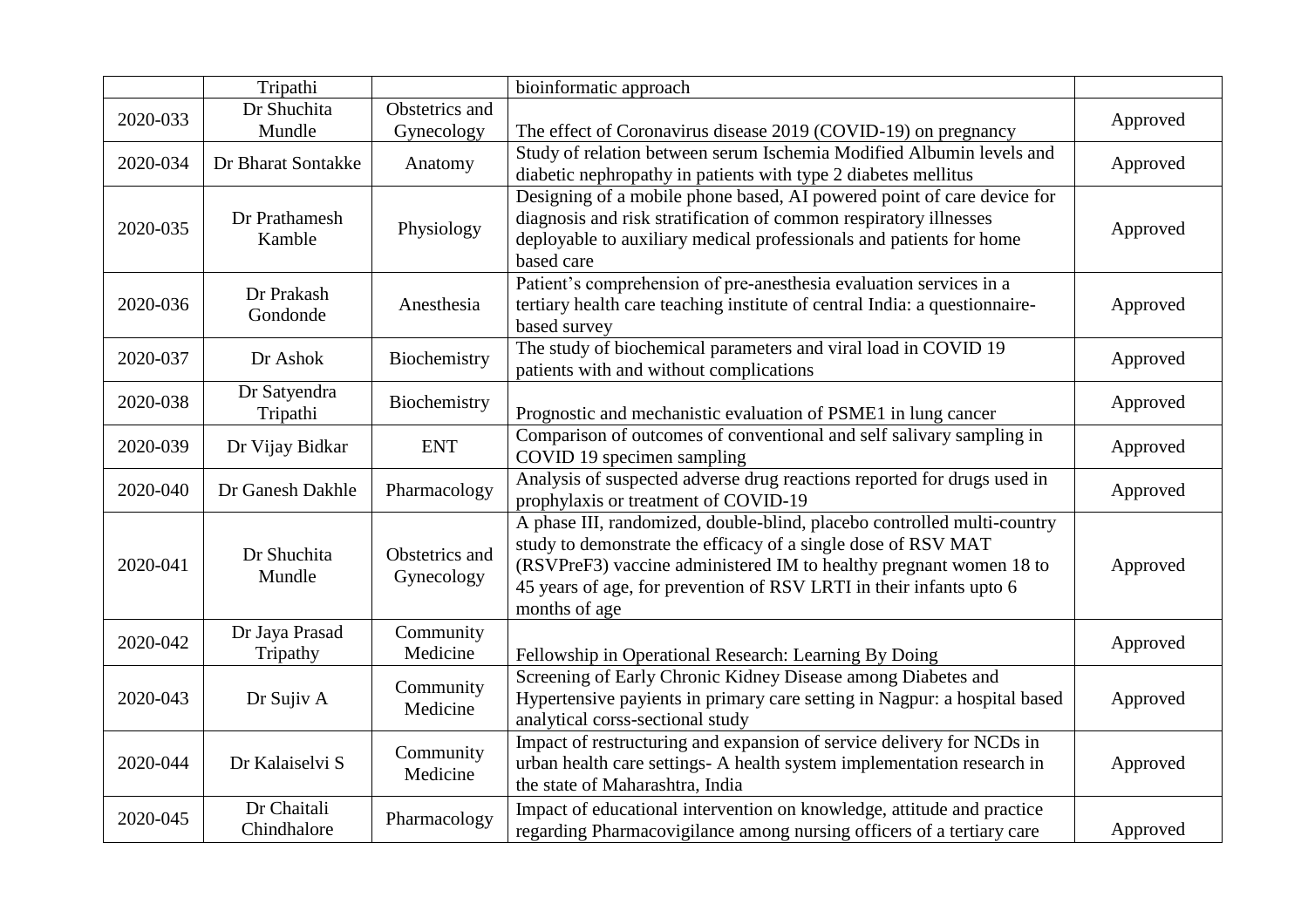|          |                                           |                         | teaching institute                                                                                                                                                                                                                                                                                                           |              |
|----------|-------------------------------------------|-------------------------|------------------------------------------------------------------------------------------------------------------------------------------------------------------------------------------------------------------------------------------------------------------------------------------------------------------------------|--------------|
| 2020-046 | Dr Soumya Das                             | Transfusion<br>Medicine | Knowledge, Attitude and Practice of Healthcare Workers towards Blood<br>Donation                                                                                                                                                                                                                                             | Approved     |
| 2020-047 | Dr Kanishk Singh                          | Ophthalmology           | Spectrum of ocular findings and presence of SARS-CoV-2 in tears in<br>Corona virus disease                                                                                                                                                                                                                                   | Approved     |
| 2020-048 | Dr Vivek Tiwari                           | Orthopedics             | A cadaveric study of Anterolateral Ligament of the Knee in Indian<br>Population                                                                                                                                                                                                                                              | Approved     |
| 2020-049 | Dr Vivek Tiwari                           | Orthopedics             | A Fetal cadaveric study of Anterolateral Ligament of the Knee in Indian<br>Population                                                                                                                                                                                                                                        | Approved     |
| 2020-050 | Dr Meena Mishra                           | Microbiology            | Validation testing of Xamin Rapid Antigen Detection Kit for COVID-19                                                                                                                                                                                                                                                         | Approved     |
| 2020-051 | Dr Sunita<br>Kumbhalkar                   | Medicine                | A Randomized, Open-Label 2-Treatment Group<br>Clinical Trial Evaluating the Efficacy and Safety of<br>2 Deoxy-D-Glucose as an adjunctive therapy to<br>standard of care, in comparison to standard of care alone,<br>in the Acute Treatment of moderate to severe COVID 19 patient                                           | Approved     |
| 2020-052 | Dr Sanjeev<br>Chaudhury                   | Dermatology             | A Multicentre, Randomized, Double-blind, Double dummy, Three arm,<br>Placebo controlled, Parallel study to evaluate the Efficacy and Safety of<br>Dimethly Fumarate Gastro-Resistant Capsule of XXXX with Fumaderm<br>Gastro-Resistant tablet of Biogen GmbH in Subjects with Moderate to<br>Severe Chronic Plaque Psoriasis | Under review |
| 2021-001 | Dr Pratikshya<br>Mohapatra (PG<br>thesis) | Microbiology            | Evaluation of Methicillin Resistant Staphylococcus Aureus and its<br>Genotyping from Clinical Isolates in AIIMS Nagpur                                                                                                                                                                                                       | Approved     |
| 2021-002 | Dr Manopriya (PG<br>thesis)               | Microbiology            | Phenotypic and Genotypic characterisation of Carbapenem<br>resistant Enterobactericiae isolates in AIIMS, Nagpur                                                                                                                                                                                                             | Approved     |
| 2021-003 | Dr Devipriya (PG<br>thesis)               | Pathology               | Study of Expression of Claudin and e-Cadherin in Invasive Breast<br>Cancer and its correlation with clinico-morphological features, predictive<br>and prognostic markers                                                                                                                                                     | Approved     |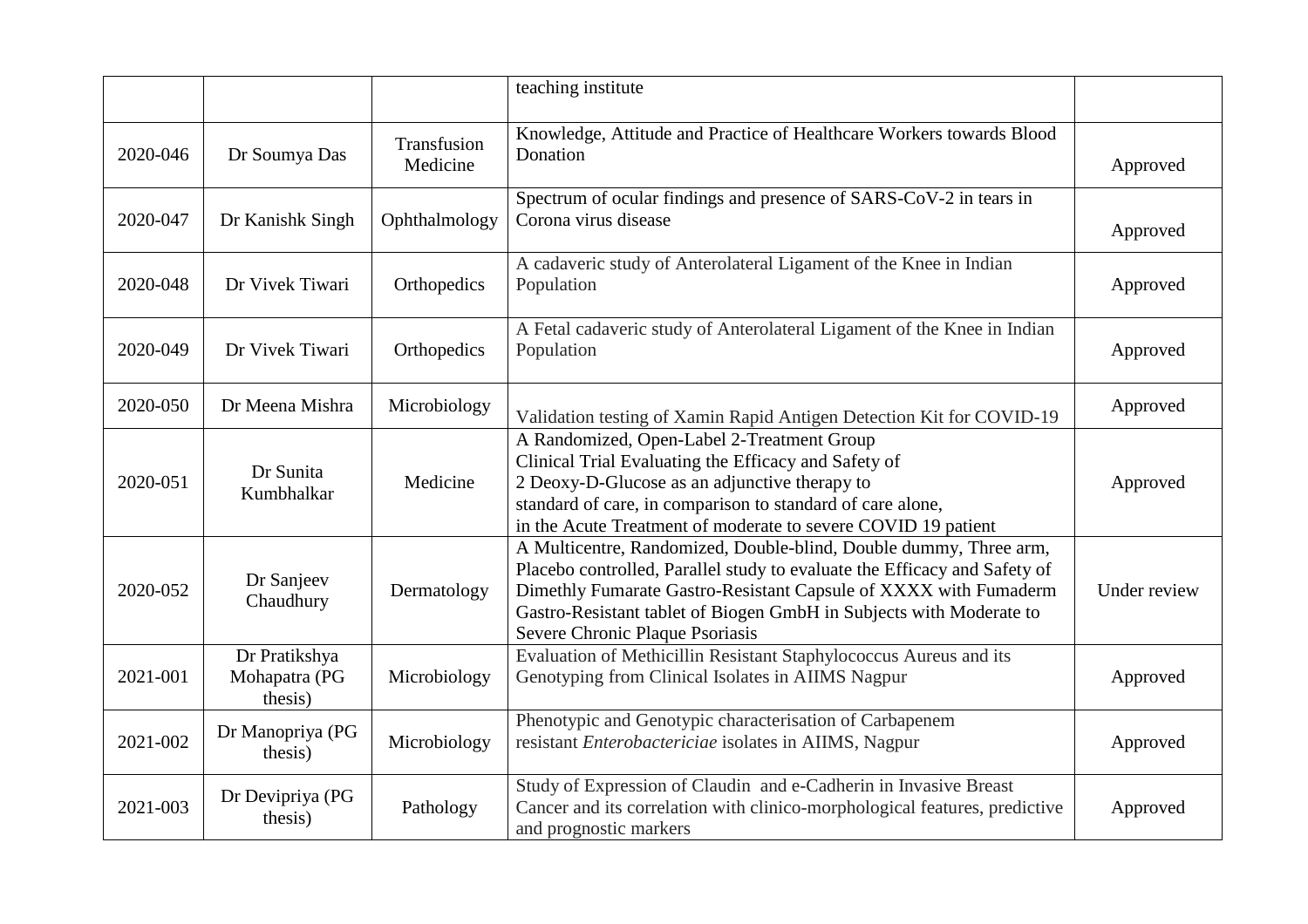| 2021-004 | Dr Shruti (PG<br>thesis)          | Pathology             | Study of PLA2R glomerular staining & serum PLA2R antibody detection<br>in patients with membranous nephropathy & utility of serum PLA2R<br>antibody to monitor disease progression                                  | Approved     |
|----------|-----------------------------------|-----------------------|---------------------------------------------------------------------------------------------------------------------------------------------------------------------------------------------------------------------|--------------|
| 2021-005 | Dr Mohit (PG<br>thesis)           | Pharmacology          | Comparison of efficacy, safety and cost-effectiveness of montelukast<br>plus bilastine with montelukast plus levocetrizine in patients of allergic<br>rhinitis: a prospective randomized, open label parallel study | Approved     |
| 2021-006 | Dr Aishwarya<br>Laxmi (PG thesis) | Community<br>Medicine | Prevalence and determinants of development delay in children of 12-36<br>months old in the area of Bela PHC, Nagpur                                                                                                 | Approved     |
| 2021-007 | Dr Yedhu S (PG<br>thesis)         | Community<br>Medicine | Mental Health challenges faced by Health care providers involved in the<br>care of COVID 19 patients in the city of Nagpur: a mixed method study                                                                    | Approved     |
| 2021-008 | Dr Anand<br>Chellapan             | Nephrology            | Controlled evaluation of Angiotension Receptor Blockers in COVID-19<br>respiratory disease (CLARITY)                                                                                                                | Approved     |
| 2021-009 | Dr Manish<br>Shrigiriwar          | <b>FMT</b>            | Impact of respiratory rehabilitation on Pulmonary Function Test (PFT)<br>and Exercise Endurance in post-COVID patients                                                                                              | Under review |
| 2021-010 | Dr Neeta Gade                     | Microbiology          | Respiratory Pathogen identification among Influenza like illness (ILI)<br>patients using Biofire Film Array: A record based analysis                                                                                | Approved     |
| 2021-011 | Dr Rajashree Khot                 | Medicine              | A Randomized, Double-Blind, Placebo-Controlled, Phase 2 Study of<br>LY3471851 (NKTR-358) in Adults with Systemic Lupus Erythematosus                                                                                | Approved     |
| 2021-012 | Dr Mubashshera<br>Khan            | Community<br>Medicine | Acceptability of COVID-19 vaccine and its determinants: a cross-<br>sectional study among health care providers of Nagpur, Maharashtra                                                                              | Approved     |
| 2021-013 | Dr Sitikantha<br>Bannerjee        | Community<br>Medicine | Out of pocket expenditure for COVID 19 related care and health care<br>seeking behaviour among households in Nagpur city: an analytical cross-<br>sectional study                                                   | Approved     |
| 2021-014 | Dr Vivek Tiwari                   | Orthopedics           | Cross-cultural adaptation and validation of Hindi version of Foot and<br>Ankle Outcome Score (FAOS)                                                                                                                 | Under review |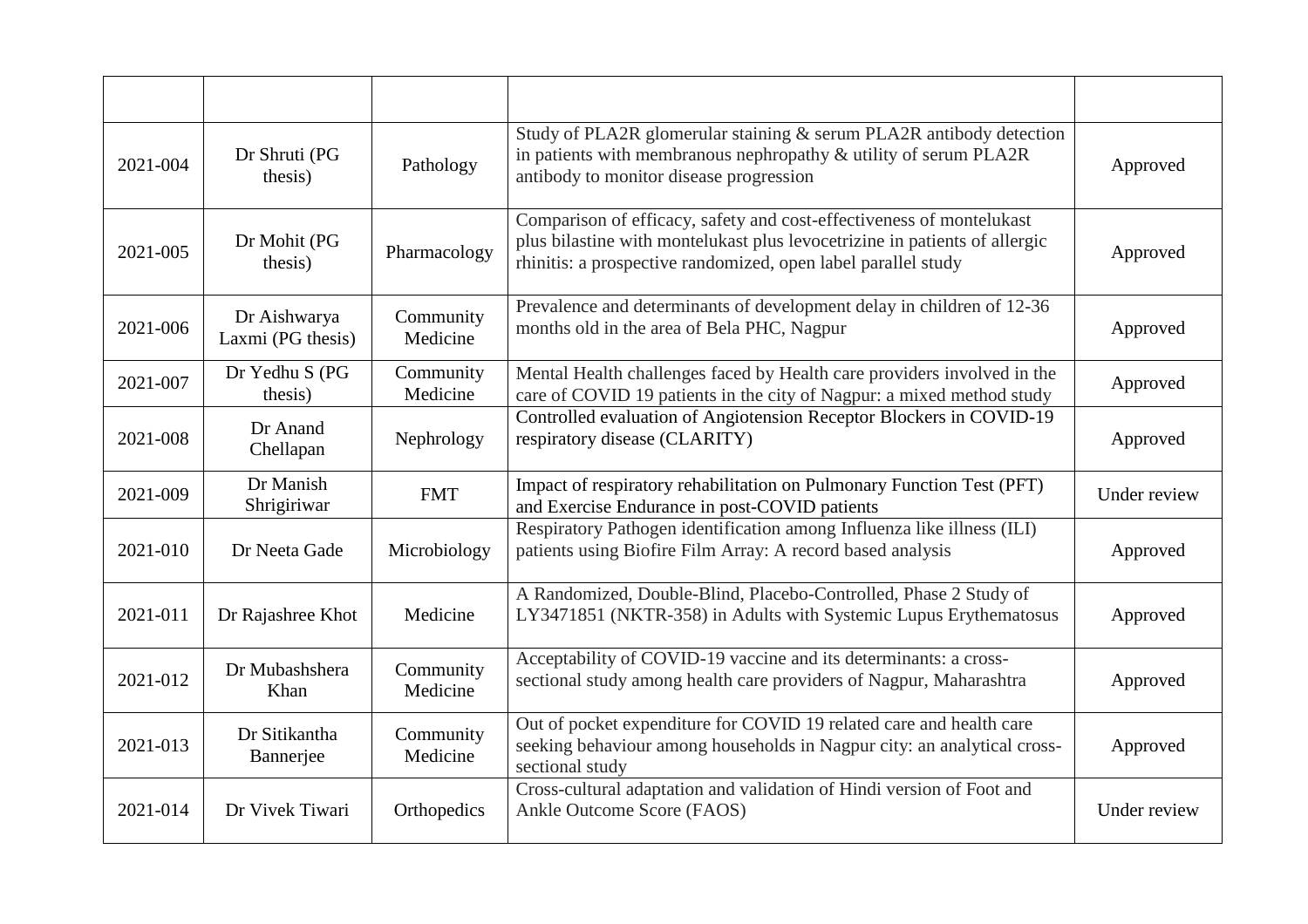| 2021-015 | Dr Niranjan Gopal | Biochemistry            | Diagnostic accuracy of Urinary Albumin-to-Creatinine-Ratio (UACR) in<br>screening Diabetic Kidney Disease: A community based cross-sectional<br>study                                                                                                 | Under review |
|----------|-------------------|-------------------------|-------------------------------------------------------------------------------------------------------------------------------------------------------------------------------------------------------------------------------------------------------|--------------|
| 2021-016 | Dr Ashish Gupta   | Pharmacology            | Active surveillance of adverse events following immunization (AEFI) of<br>COVID 19 vaccine (ChAdOx1) at a tertiary care teaching hospital in<br>Nagpur                                                                                                | Approved     |
| 2021-017 | Dr Soumya Das     | Transfusion<br>Medicine | Social media usage among Transfusion Medicine specialists: a pan India<br>survey                                                                                                                                                                      | Under review |
| 2021-018 | Dr Sujiv A        | Community<br>Medicine   | Validation of ICF based tools for assessment of functional profile in<br>selected neurodevelopmental disorders: a mixed methods study                                                                                                                 | Under review |
| 2021-019 | Dr Vivek Tiwari   | Orthopedics             | Role of Vitamin D and various Serum Biomarkers including Cartilage<br>Oligomeric Matrix Protein (COMP), Retinol Binding Protein 4 and<br>MMP-3 in Knee Osteoarthritis: A Randomized, Placebo-Controlled,<br>Double Blinded Study un Indian Population | Under review |